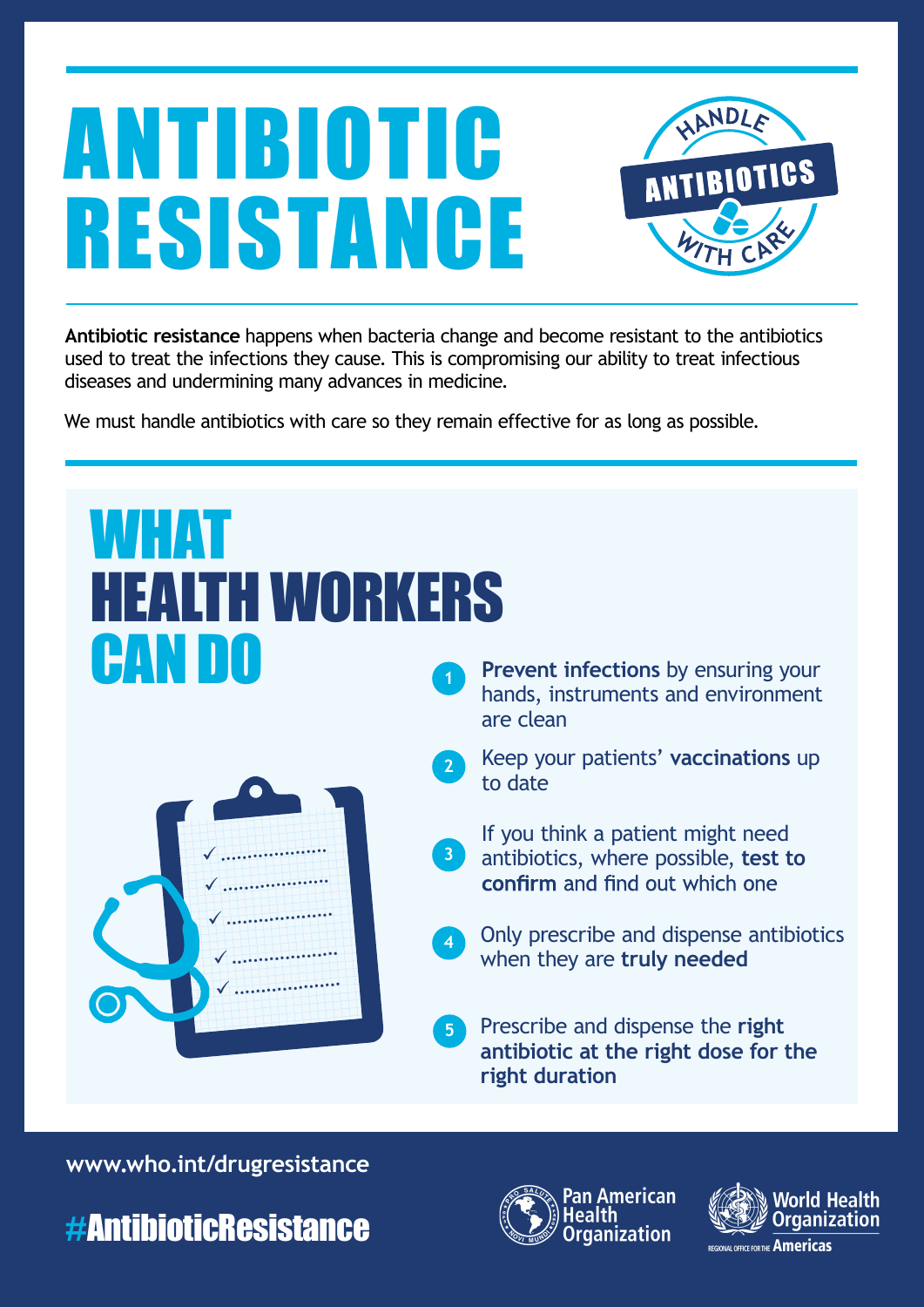

**Antibiotic resistance** happens when bacteria change and become resistant to the antibiotics used to treat the infections they cause. This is compromising our ability to treat infectious diseases and undermining many advances in medicine.

We must handle antibiotics with care so they remain effective for as long as possible.



**www.who.int/drugresistance**





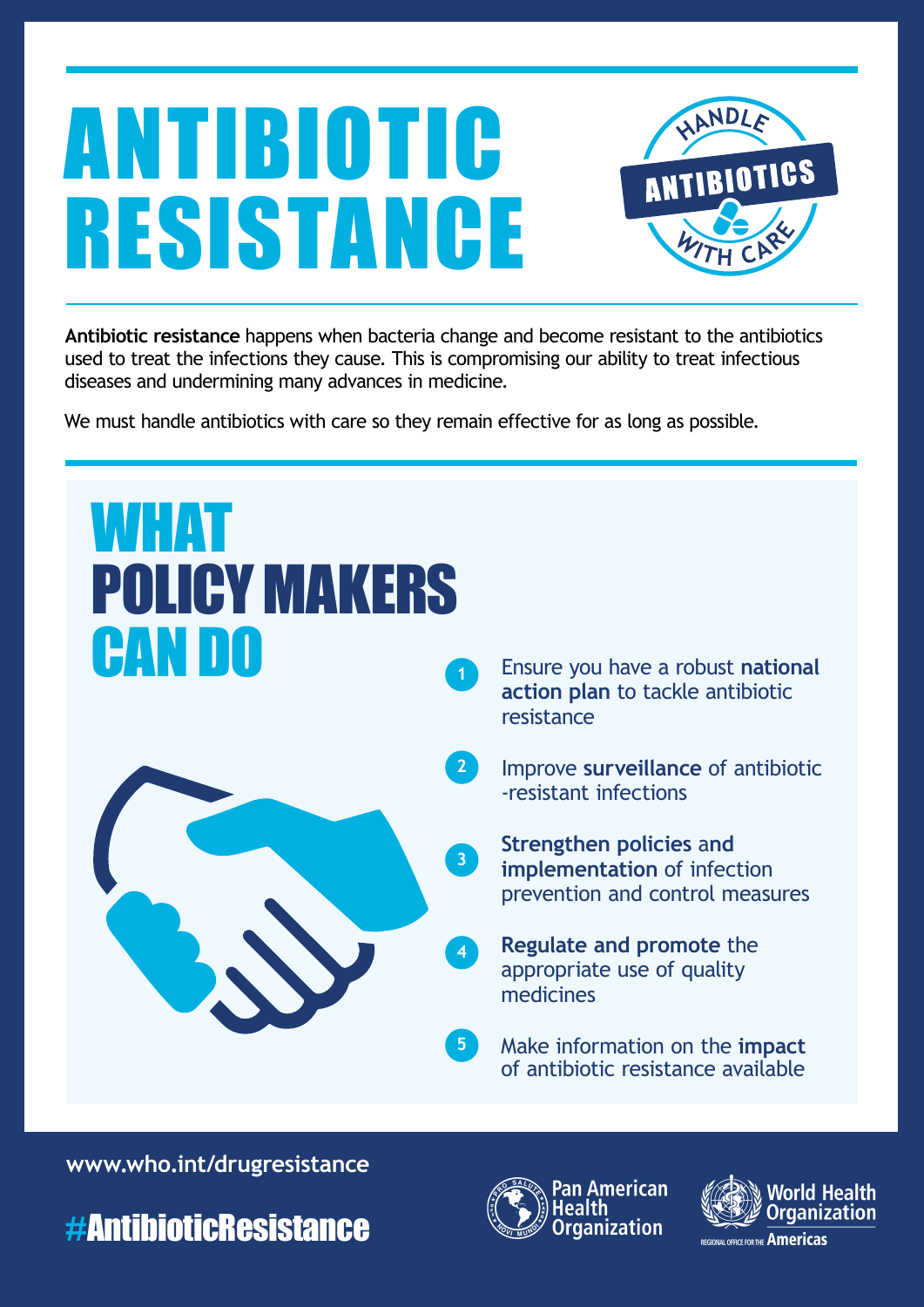

**Antibiotic resistance** happens when bacteria change and become resistant to the antibiotics used to treat the infections they cause. This is compromising our ability to treat infectious diseases and undermining many advances in medicine.

We must handle antibiotics with care so they remain effective for as long as possible.



**www.who.int/drugresistance**